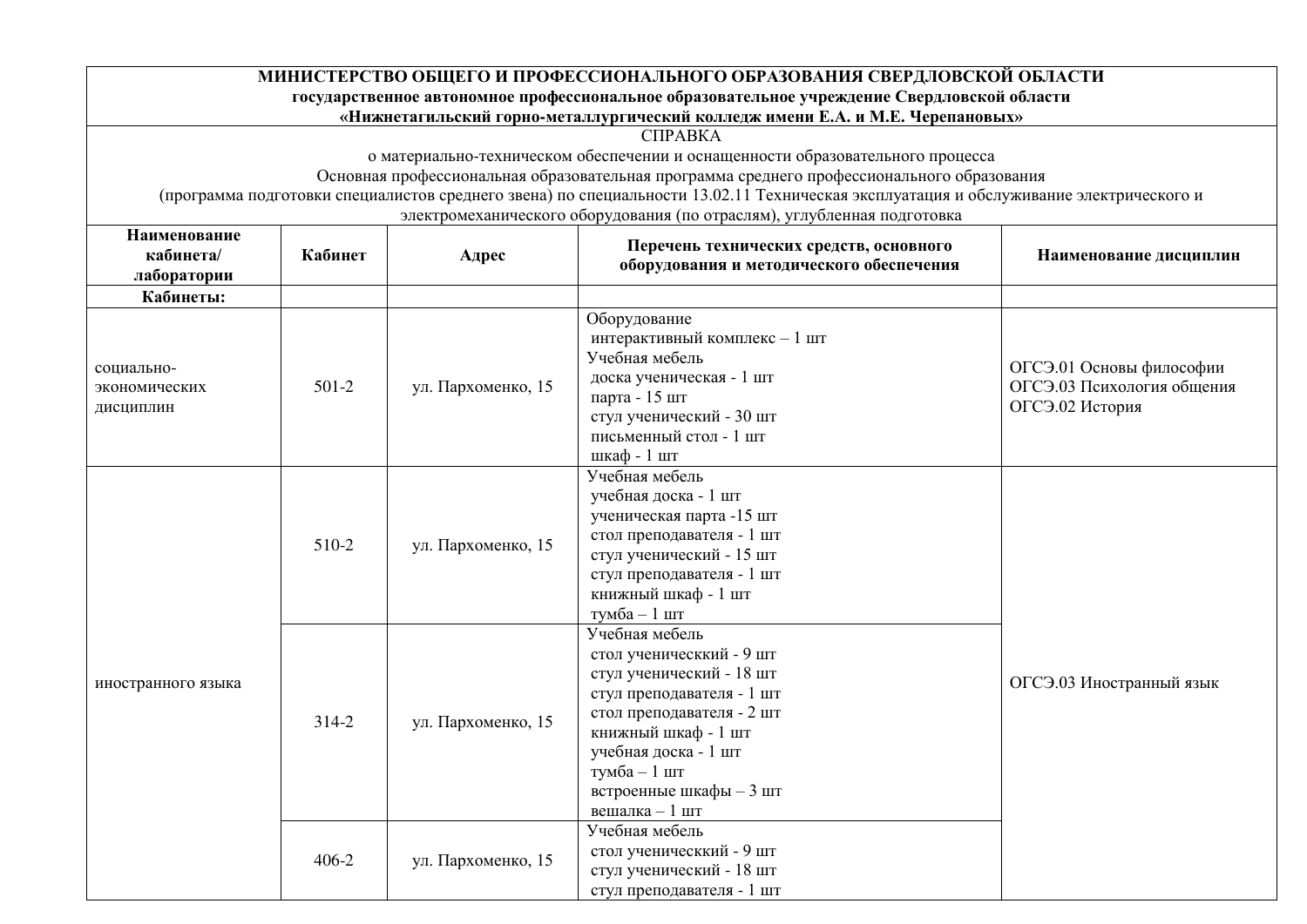|            |           |                    | стол преподавателя - 2 шт                          |                  |
|------------|-----------|--------------------|----------------------------------------------------|------------------|
|            |           |                    | книжный шкаф - 1 шт                                |                  |
|            |           |                    | учебная доска - 1 шт                               |                  |
|            |           |                    | тумба - 1 шт                                       |                  |
|            |           |                    | встроенные шкафы - 3 шт                            |                  |
|            |           |                    | вешалка - 1 шт                                     |                  |
|            |           |                    | Учебная мебель                                     |                  |
|            |           |                    | стол ученическкий - 9 шт                           |                  |
|            |           |                    | стул ученический - 18 шт                           |                  |
|            |           |                    | стул преподавателя - 1 шт                          |                  |
|            |           |                    | стол преподавателя - 2 шт                          |                  |
|            | 414-2     | ул. Пархоменко, 15 | книжный шкаф - 1 шт                                |                  |
|            |           |                    | учебная доска - 1 шт                               |                  |
|            |           |                    | тумба - 1 шт                                       |                  |
|            |           |                    | встроенные шкафы - 3 шт                            |                  |
|            |           |                    | вешалка $-1$ шт                                    |                  |
|            |           |                    | Технические средства                               |                  |
|            |           |                    | компьютер персональный с выходом в интернет - 1 шт |                  |
|            |           |                    | DVD player «Samsung» - 1 шт                        |                  |
|            | $415 - 2$ | ул. Пархоменко, 15 |                                                    |                  |
|            |           |                    | телевизор LSD 32" (81 см) Samsung LE 32B350F1W -   |                  |
|            |           |                    | $1 \text{ m}$                                      |                  |
|            |           |                    | Учебная мебель                                     |                  |
|            |           |                    | учебная доска - 1 шт                               |                  |
|            |           |                    | стул ученический - 15 шт                           |                  |
|            |           |                    | ученическая парта -20 шт                           |                  |
|            |           |                    | книжный шкаф - 2 шт                                |                  |
|            |           |                    | тумбочка - 1 шт                                    |                  |
|            |           |                    | стол преподавателя - 1 шт                          |                  |
|            |           |                    | стул преподавателя - 1 шт                          |                  |
|            |           |                    | тумба - 2 шт                                       |                  |
|            |           |                    | Оборудование                                       |                  |
|            |           |                    | набор шаблонов для доски, использующийся для       |                  |
|            |           |                    | создания рисунков фигур на плоскости и тел в       |                  |
|            |           |                    | пространстве -1 шт                                 |                  |
|            |           |                    |                                                    |                  |
|            |           |                    | демонстрационный набор пространственных тел - 1    |                  |
| математики | 209-2     | ул. Пархоменко, 15 | ШT                                                 | ЕН.01 Математика |
|            |           |                    | Учебная мебель                                     |                  |
|            |           |                    | учебная доска - 1 шт                               |                  |
|            |           |                    | ученическая парта - 17 шт                          |                  |
|            |           |                    | стол преподавателя - 1 шт                          |                  |
|            |           |                    | стул ученический - 32 шт                           |                  |
|            |           |                    | стул преподавателя - 1 шт                          |                  |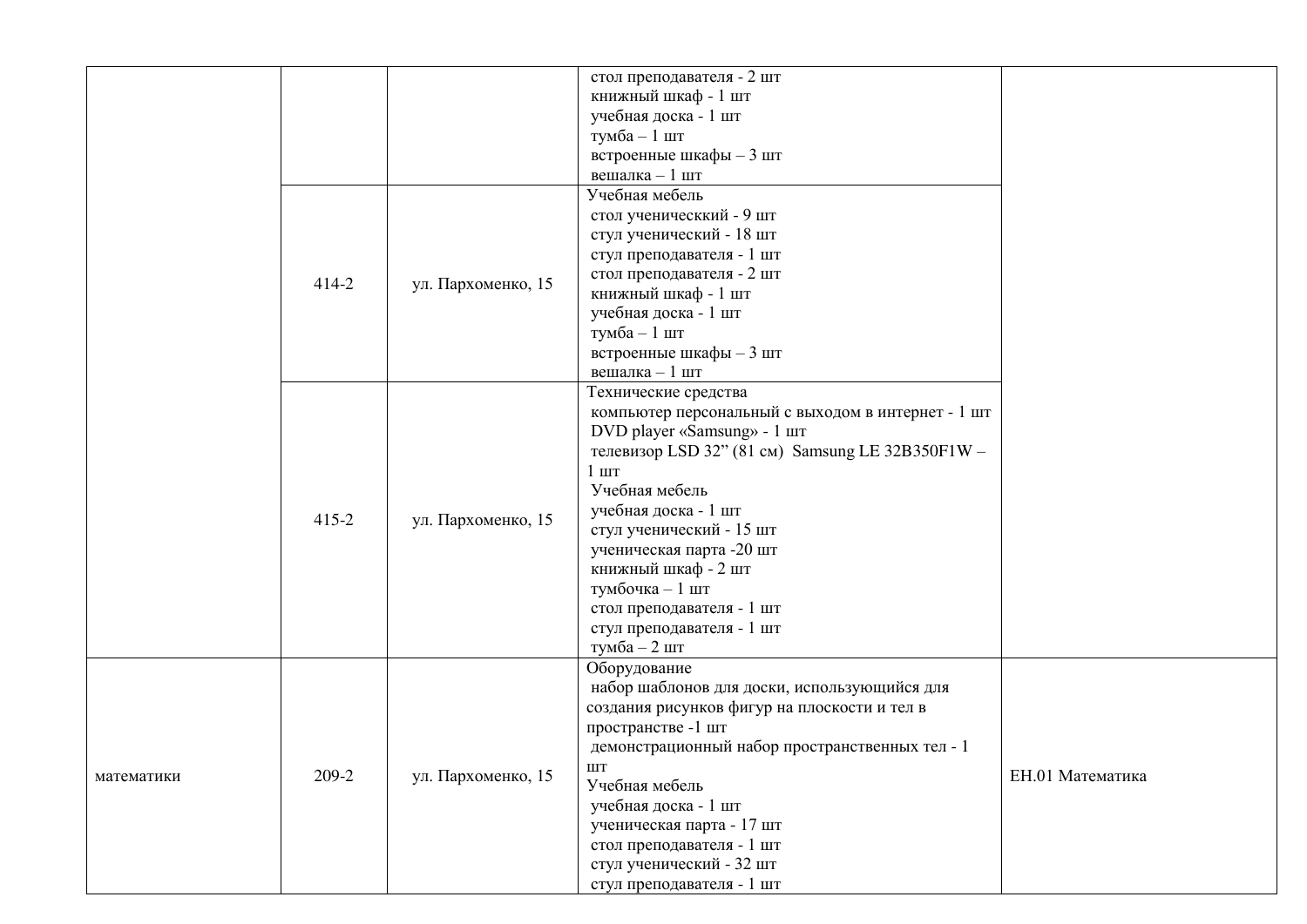| экологических основ<br>природопользования;<br>охраны труда         | $203 - 2$ | ул. Пархоменко, 15 | Технические средства<br>компьютер персональный - 1 шт<br>экран - 1 шт<br>проектор - 1 шт<br>сетевой адаптер - 1 шт<br>Учебная литература:<br>Девисилов «Охрана труда» - 1 шт<br>Медведев «Охрана труда и промышленная экология» -<br>$1 \text{ m}$<br>Белов «Безопасность Жизнедеятельности » - 1 шт<br>Смирнов «Безопасность жизнедеятельности» - 1 шт<br>Учебная мебель<br>учебные парты - 14 шт<br>стулья - 28 шт<br>шкаф - 1 шт<br>стол преподавателя - 1 шт<br>доска ученическая - 1 шт                        | ЕН.02 Экологические основы<br>природопользования<br>ЕН.02 Экологические основы<br>природопользования<br>ОП.09 Охрана труда          |
|--------------------------------------------------------------------|-----------|--------------------|---------------------------------------------------------------------------------------------------------------------------------------------------------------------------------------------------------------------------------------------------------------------------------------------------------------------------------------------------------------------------------------------------------------------------------------------------------------------------------------------------------------------|-------------------------------------------------------------------------------------------------------------------------------------|
| безопасности<br>жизнедеятельности                                  | 320-2     | ул. Пархоменко, 15 | Специализированная учебная мебель<br>Рабочее место преподавателя, оборудованное<br>компьютером - 1 шт<br>Ученические столы - двухместные - 15 шт<br>Стулья - 30 шт<br>Шкафы - 2 шт<br>Компьютер - 1 шт<br>Стрелковый тир (электронный) - 1 шт<br>Пакеты прикладных программ: текстовых, табличных,<br>графических и презентационных - 1 шт<br>Интерактивная доска - 1 шт<br>Стенды (учебные: стационарные, динамические,<br>информационные; транспаранты, портреты,<br>репродукции и т.п.)<br>Информационные - 2 шт | ОП.10 Безопасность<br>жизнедеятельности                                                                                             |
| информационных<br>технологий в<br>профессиональной<br>деятельности | $26-1$    | Пр. Ленина, 38     | Специализированная учебная мебель<br>Рабочее место преподавателя, оборудованное<br>компьютером - 1 шт<br>Компьютерные столы - 16 шт<br>Стулья (позволяющие осуществлять поворот сиденья и<br>спинки в пределах $\pm$ 180) - 16 шт<br>Шкафы - 4 шт<br>Технические средства обучения (в том числе экранно-<br>звуковые и цифровые средства)<br>Компьютер - 16 шт                                                                                                                                                      | ОП.06 Информационные<br>технологии в профессиональной<br>деятельности<br>ОП.16 Компьютерное<br>моделирование электрических<br>цепей |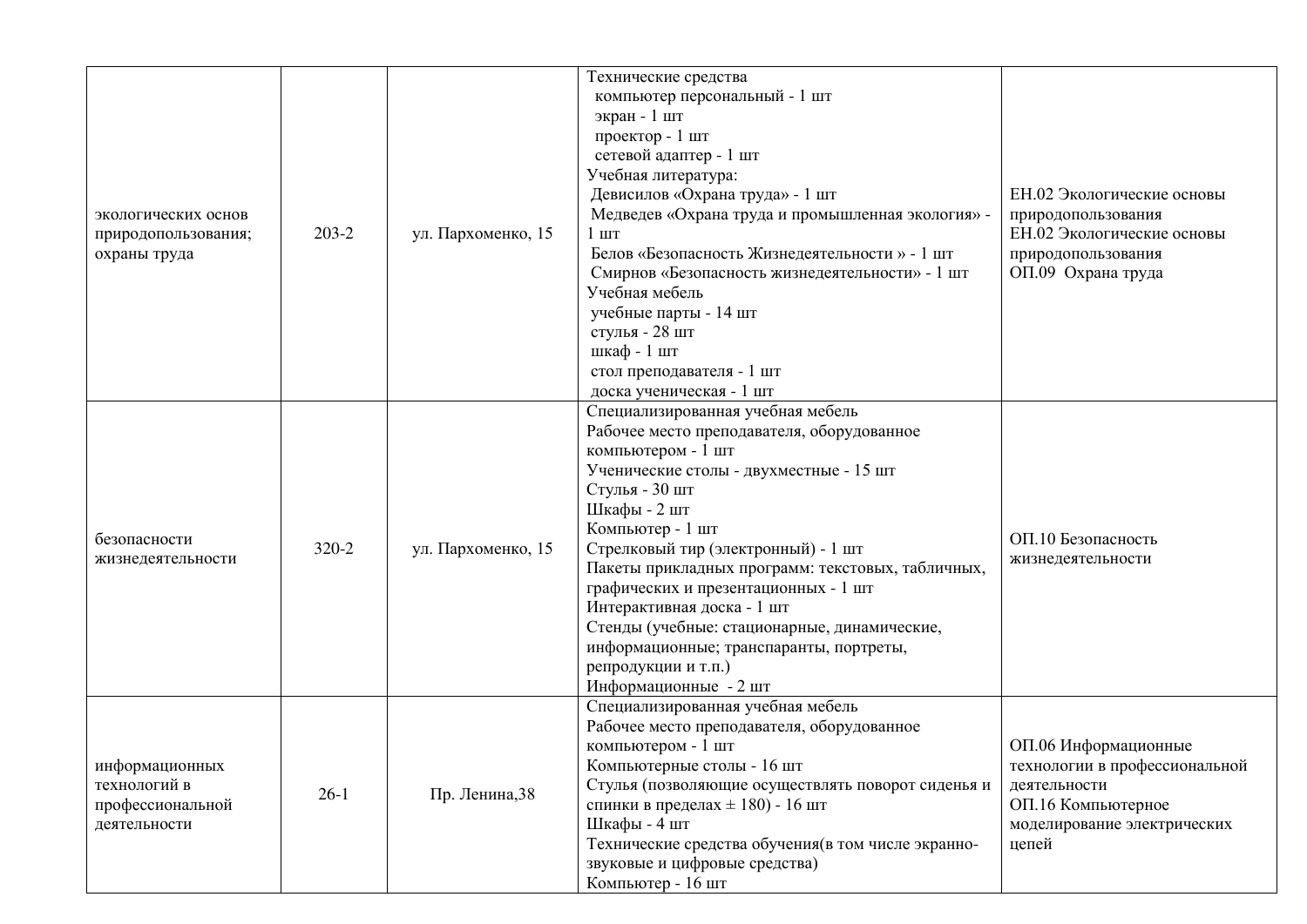|                    |           |                    | Пакеты прикладных программ: текстовых, табличных,<br>графических и презентационных - 1 шт<br>Подключение к локальной сети филиала - 16 шт<br>Мультимедийный проектор стационарный - 1 шт<br>Экран проекционный (размер не мене 1200 см) - 1 шт<br>Интерактивная доска - 1 шт<br>Компьютер персональный в сборе с выходом в<br>интернет - 16 шт<br>Многофункциольное устройство Canon LB - 1 шт<br>Интерактивный комплекс - 1 шт<br>Колонки - 6 шт<br>Микрокалькуляторы SITIZEN - 13 шт<br>HUB D-link - 1 шт                                                                                                                                                                         |                                            |
|--------------------|-----------|--------------------|-------------------------------------------------------------------------------------------------------------------------------------------------------------------------------------------------------------------------------------------------------------------------------------------------------------------------------------------------------------------------------------------------------------------------------------------------------------------------------------------------------------------------------------------------------------------------------------------------------------------------------------------------------------------------------------|--------------------------------------------|
|                    |           |                    | Специализированная учебная мебель                                                                                                                                                                                                                                                                                                                                                                                                                                                                                                                                                                                                                                                   |                                            |
| инженерной графики | $27-1$    | пр. Ленина, 38     | Классная доска - меловая - 3 шт<br>Рабочее место преподавателя, оборудованное<br>компьютером - 1 шт<br>Ученические столы- одноместные - 16 шт<br>Стулья (позволяющие осуществлять поворот сиденья и<br>спинки в пределах $\pm$ 180) - 32 шт<br>Шкафы - 2 шт<br>Технические средства обучения (в том числе экранно-<br>звуковые и цифровые средства)<br>Компьютер - 15 шт<br>Пакеты прикладных программ: текстовых, табличных,<br>графических и презентационных - КОМПАС-3D шт<br>Подключение к локальной сети филиала - 15 шт<br>Подключение к сети Интернет, в том числе через wi-fi<br>$-15$ $\mu$ T<br>Мультимедийный проектор стационарный - 1 шт<br>Интерактивная доска - 1 шт | ОП.01 Инженерная графика                   |
| основ экономики    | $403 - 2$ | ул. Пархоменко, 15 | Технические средства<br>компьютер персональный - 1 шт<br>Учебная мебель<br>учебная доска - 1 шт<br>учебные столы - 16 шт<br>стулья - 32 шт<br>стол преподавателя - 2 шт<br>шкаф открытый - 2 шт<br>шкаф закрытый - 1 шт<br>вешалка металлическая - 1 шт<br>полка для книг - 2 шт                                                                                                                                                                                                                                                                                                                                                                                                    | ОП.15 Менеджмент<br>ОП.07 Основы экономики |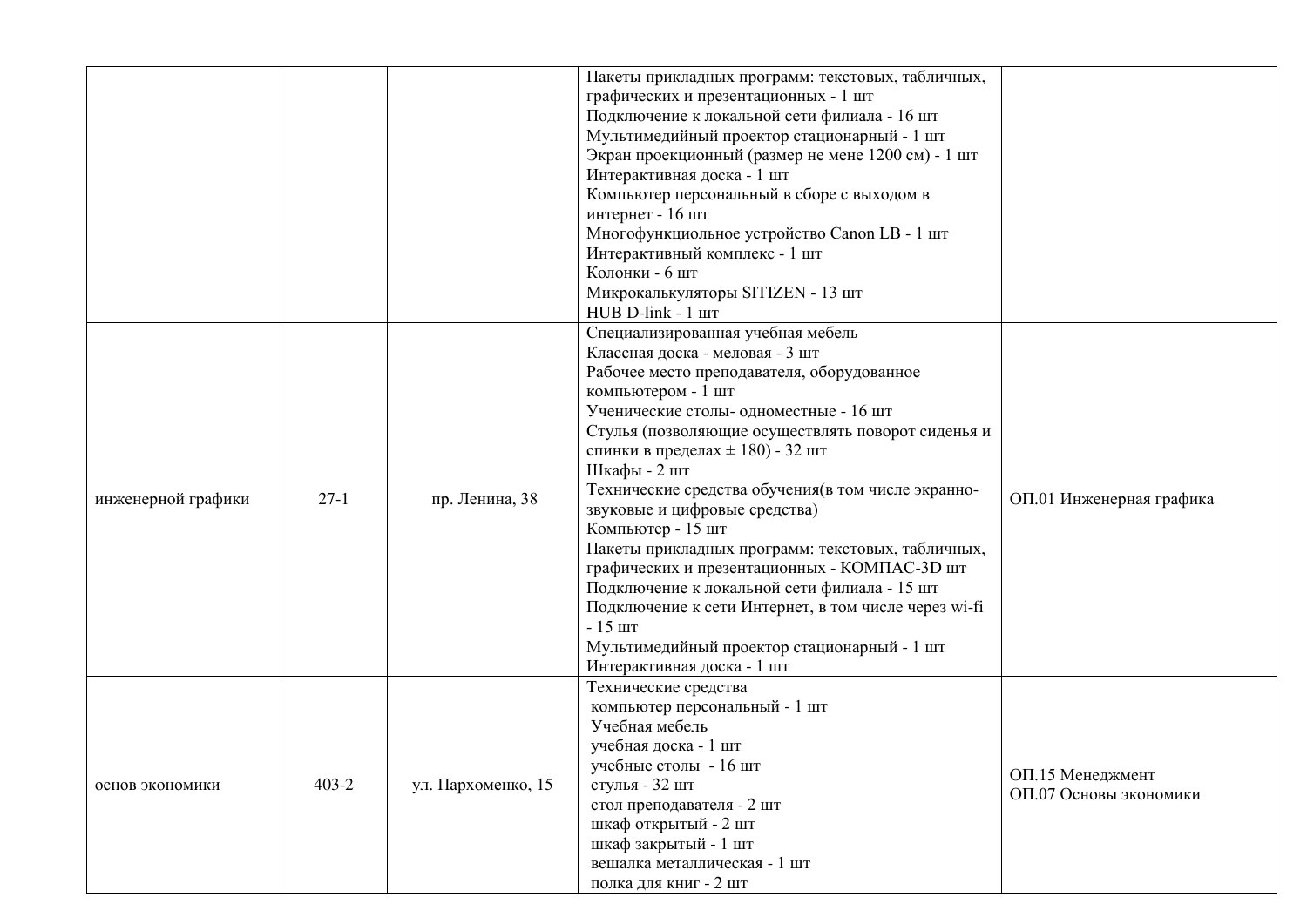|                      |                                                                                                                                                                                 |                                    | Специализированная учебная мебель                                                             |                            |
|----------------------|---------------------------------------------------------------------------------------------------------------------------------------------------------------------------------|------------------------------------|-----------------------------------------------------------------------------------------------|----------------------------|
|                      |                                                                                                                                                                                 |                                    | Классная доска - меловая - 1 шт                                                               |                            |
|                      |                                                                                                                                                                                 |                                    | Рабочее место преподавателя, оборудованное                                                    |                            |
|                      |                                                                                                                                                                                 |                                    | компьютером - 1 шт                                                                            |                            |
|                      |                                                                                                                                                                                 |                                    | Ученические столы-двухместные - 24 шт                                                         |                            |
|                      |                                                                                                                                                                                 |                                    | Стулья - 52 шт                                                                                |                            |
|                      |                                                                                                                                                                                 |                                    | Стулья (позволяющие осуществлять поворот сиденьяи                                             |                            |
|                      |                                                                                                                                                                                 | спинкив пределах $\pm$ 180) - 2 шт |                                                                                               |                            |
|                      |                                                                                                                                                                                 |                                    | Шкафы - 5 шт                                                                                  |                            |
|                      |                                                                                                                                                                                 |                                    | Технические средства обучения (втом числеэкранно-                                             |                            |
|                      | звуковые и цифровые средства)<br>Компьютер - 9 шт                                                                                                                               |                                    |                                                                                               |                            |
|                      |                                                                                                                                                                                 |                                    |                                                                                               |                            |
|                      |                                                                                                                                                                                 |                                    | Пакеты прикладныхпрограмм: текстовых, табличных,                                              |                            |
|                      |                                                                                                                                                                                 |                                    | графических и презентационных                                                                 |                            |
|                      |                                                                                                                                                                                 |                                    | Подключение к локальной сети филиала - 9 шт                                                   |                            |
|                      |                                                                                                                                                                                 |                                    | Подключение к сети Интернет, в том числе черезwi-fi -                                         |                            |
|                      |                                                                                                                                                                                 |                                    | $9 \text{ mT}$                                                                                |                            |
|                      |                                                                                                                                                                                 |                                    | Мультимедийный проектор стационарный - 1 шт                                                   |                            |
|                      |                                                                                                                                                                                 | Интерактивная доска - 1 шт         | Экран проекционный (размер не мене1200 см) - 1 шт                                             | ОП.04 Техническая механика |
|                      |                                                                                                                                                                                 |                                    |                                                                                               |                            |
| технической механики | $28-1$                                                                                                                                                                          | пр. Ленина, 38                     | Учебное оборудование(наглядные пособия: модели,                                               |                            |
|                      |                                                                                                                                                                                 |                                    | приборы, макеты и тренажеры,                                                                  |                            |
|                      |                                                                                                                                                                                 |                                    | приспособления, натуральные объекты, реактивые                                                |                            |
|                      |                                                                                                                                                                                 |                                    | материалы, оборудование ит.п.)                                                                |                            |
|                      |                                                                                                                                                                                 |                                    | Учебные стенды механических передачи - 10 шт<br>Демонстрационная модель «Принцип Сен-Венана и |                            |
|                      |                                                                                                                                                                                 |                                    | концентрация напряжений» - 1 шт                                                               |                            |
|                      | Демонстрационная модель «Влияние условий<br>закрепления сжатого стержня на форму упругой линии<br>при потере устойчивости» - 1 шт<br>Установка "Проверка законов трения" - 1 шт |                                    |                                                                                               |                            |
|                      |                                                                                                                                                                                 |                                    |                                                                                               |                            |
|                      |                                                                                                                                                                                 |                                    |                                                                                               |                            |
|                      |                                                                                                                                                                                 |                                    |                                                                                               |                            |
|                      |                                                                                                                                                                                 |                                    | Демонстрационная модель "Червячный редуктор" - 1                                              |                            |
|                      |                                                                                                                                                                                 |                                    | $\rm{LIT}$                                                                                    |                            |
|                      |                                                                                                                                                                                 |                                    | Демонстрационная модель «Цилиндрический                                                       |                            |
|                      |                                                                                                                                                                                 |                                    | редуктор» - 1 шт                                                                              |                            |
|                      |                                                                                                                                                                                 |                                    | Электронные плакаты по курсу «Детали машин» - 200                                             |                            |
|                      |                                                                                                                                                                                 |                                    | ШT                                                                                            |                            |
|                      |                                                                                                                                                                                 |                                    | Кодотранспоранты - 200 шт                                                                     |                            |
|                      |                                                                                                                                                                                 |                                    | машина разрывная учебная МИ - 20УМ - 2 шт                                                     |                            |
|                      |                                                                                                                                                                                 |                                    | лабораторная установка для определения центра                                                 |                            |
|                      |                                                                                                                                                                                 |                                    | тяжести плоских фигур. - 1 шт                                                                 |                            |
|                      |                                                                                                                                                                                 |                                    | лабораторный комплекс «Детали машин»:                                                         |                            |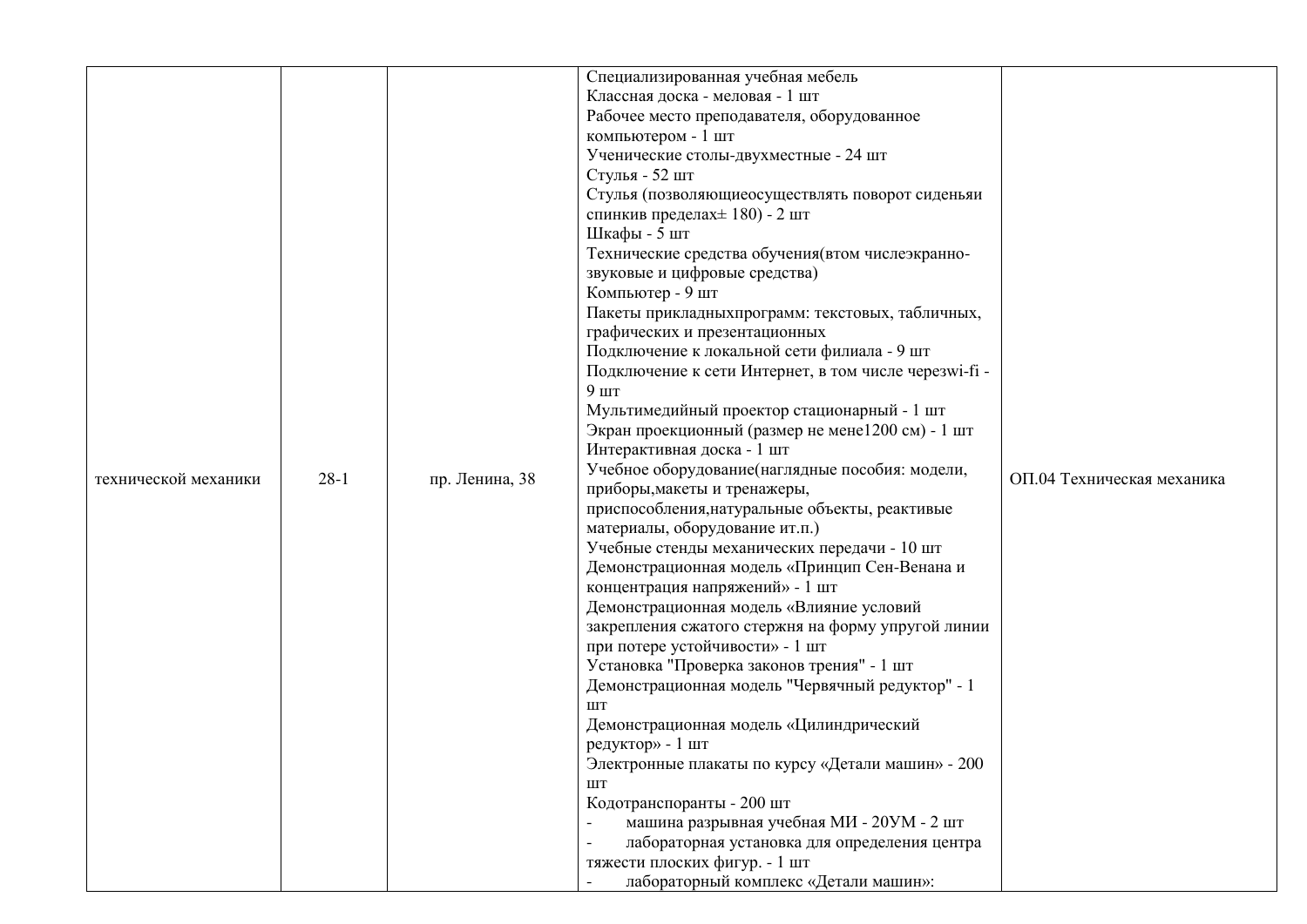|                                                      |        |                      | передачи редукторные. - 3 шт<br>лабораторный комплекс «Детали машин» -<br>передачи ременные; - 3 шт<br>абораторная установка "Испытание витых<br>цилиндрических пружин сжатия" - 1 шт<br>Лабораторная установка Испытание прямых гибких<br>стержней на сжатие" - 1 шт<br>Сканер - 1 шт<br>принтер - 2 шт                                                                                                                                                                                                                                                                                                                                                                    |                                                                                                                                                                                         |
|------------------------------------------------------|--------|----------------------|-----------------------------------------------------------------------------------------------------------------------------------------------------------------------------------------------------------------------------------------------------------------------------------------------------------------------------------------------------------------------------------------------------------------------------------------------------------------------------------------------------------------------------------------------------------------------------------------------------------------------------------------------------------------------------|-----------------------------------------------------------------------------------------------------------------------------------------------------------------------------------------|
| материаловедения                                     | $18-1$ | пр. Ленина, 38       | пр. Ленина, 38 Специализированная учебная мебель<br>Классная доска - меловая - 1 шт<br>Рабочее место преподавателя, оборудованное<br>компьютером - 1 шт<br>Ученические столы-двухместные - 15 шт<br>Стулья - 30 шт<br>Стулья (позволяющие осуществлять поворот сиденья и<br>спинки в пределах $\pm$ 180) - 1 шт<br>Шкафы - 3 шт<br>Технические средства обучения (в том числе экранно-<br>звуковые и цифровые средства)<br>Компьютер - 1 шт<br>Пакеты прикладных программ: текстовых, табличных,<br>графических и презентационных - 1 шт<br>Мультимедийный проектор стационарный - 1 шт<br>Экран проекционный (размер не мене 1200 см) - 1 шт<br>Интерактивная доска - 1 шт | ОП.05 Материаловедение                                                                                                                                                                  |
| правовых основ<br>профессиональной<br>деятельности   | 117-2  | ул. Пархоменко, 15   | Учебная мебель<br>шкаф - 1 шт<br>парта - 16 шт<br>стул ученический - 32 шт<br>письменный стол - 1 шт<br>стул мягкий - 1 шт<br>учебная доска - 1 шт                                                                                                                                                                                                                                                                                                                                                                                                                                                                                                                          | ОП.08 Правовые основы<br>профессиональной деятельности                                                                                                                                  |
| технического<br>регулирования и<br>контроля качества | $65-3$ | ул. Карла Маркса, 34 | Оборудование<br>Модели электрических машин в разрезе - 5 шт<br>Учебная мебель<br>Парта ученическая - 15 шт<br>Стул ученический - 30 шт<br>Стол преподавателя угловой - 1 шт<br>Стул Престиж - 1 шт<br>Стул мягкий - 1 шт<br>Шкаф для документов и оборудования - 3 шт                                                                                                                                                                                                                                                                                                                                                                                                       | МД.01.04 Техническое<br>регулирование и контроль<br>качества электрического и<br>электромеханического<br>оборудования<br>ОП.12 Микропроцессоры и<br>программируемые<br>микроконтроллеры |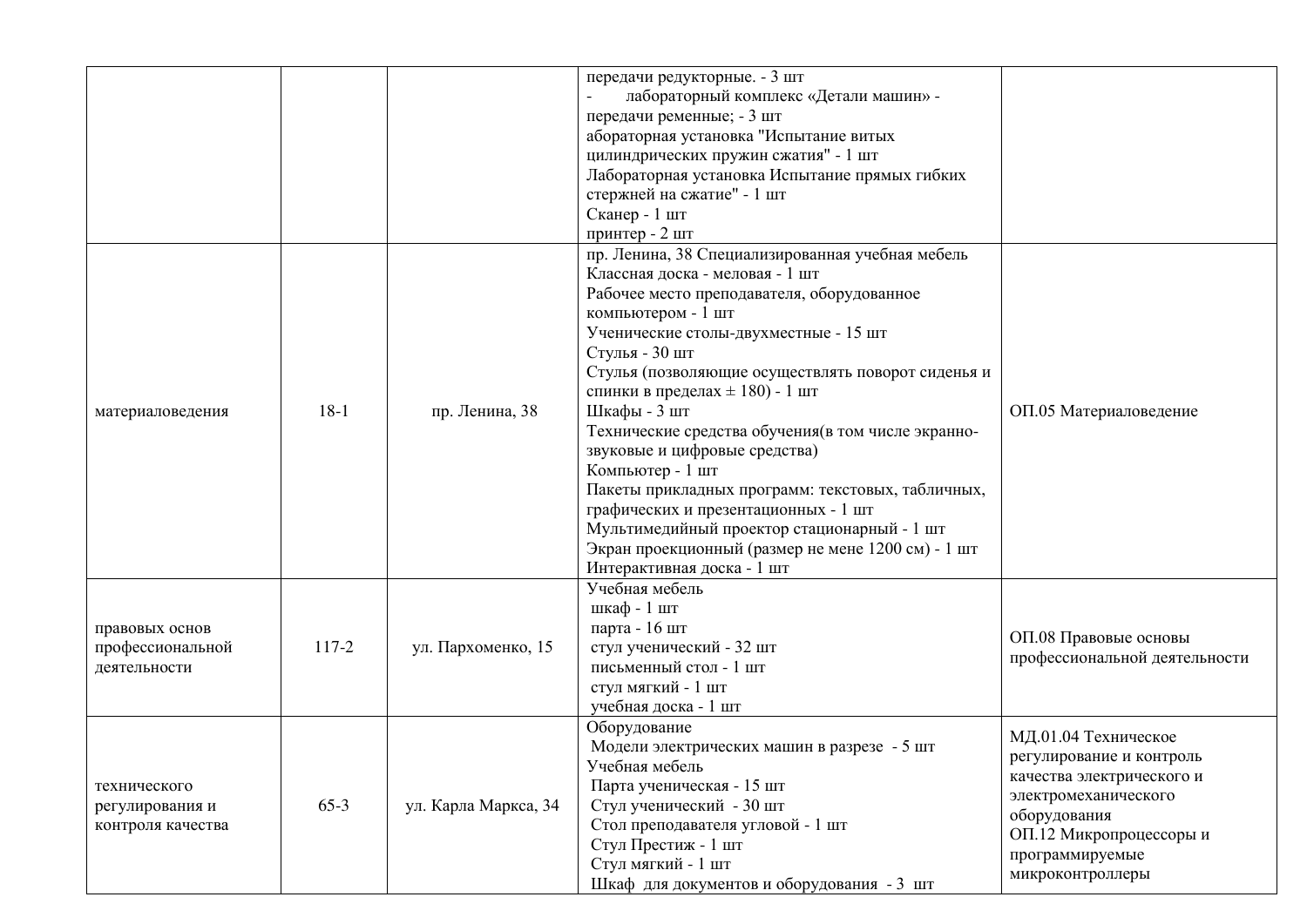|                                                                                      |           |                      | Доска меловая (стеклянная) - 1 шт<br>Доска маркерная - 1 шт<br>Иные объекты, в том числе: электронные и печатные<br>издания<br>Методические указания к выполнению лабораторных<br>работ - 15 шт<br>Видеоролики по устройству и принципу действия<br>электрических машин постоянного тока - 6 шт<br>Видеоролики по устройству и принципу действия<br>электрических машин переменного тока - 8 шт<br>Видеоматериал «Устройство масляного<br>трансформатора» - 3 шт |                                                                                                                                                                                                                                                                                                                                       |
|--------------------------------------------------------------------------------------|-----------|----------------------|------------------------------------------------------------------------------------------------------------------------------------------------------------------------------------------------------------------------------------------------------------------------------------------------------------------------------------------------------------------------------------------------------------------------------------------------------------------|---------------------------------------------------------------------------------------------------------------------------------------------------------------------------------------------------------------------------------------------------------------------------------------------------------------------------------------|
| технологии и<br>оборудования<br>производства<br>электротехнических<br>изделий        | $301 - 2$ | ул. Пархоменко, 15   | Технические средства<br>Компьютер персональный - 1 шт<br>Проектор - 1 шт<br>Интерактивная доска - 1 шт<br>Оборудование<br>комбинированные стенды - 3 шт<br>Учебная мебель<br>столы ученические - 13 шт<br>стулья - 26 шт<br>стол преподавателя - 1 шт<br>стул преподавателя - 1 шт<br>стеллаж - 1 шт                                                                                                                                                             | ОП.13 Электроснабжение<br>ОП.18 Электрорадио материалы<br>ОП.20 Энергосбережение в<br>осветительных сетях<br>МДК.04.01 Перспективные<br>направления развития технологии<br>производства электрического и<br>электромеханического<br>оборудования<br>МДК.04.02 Автоматизированные<br>системы управления<br>технологическими процессами |
| электротехники и<br>электроники                                                      | $73-3$    | ул. Карла Маркса, 34 | Технические средства<br>компьютер персональный - 1 шт<br>интерактивная доска - 1 шт<br>проектор - 1 шт<br>Учебная мебель<br>Парта ученическая - 14 шт<br>Стул ученический - 28 шт<br>Стул мягкий - 1 шт<br>Стол преподавателя - 1 шт<br>Доска маркерная - 1 шт                                                                                                                                                                                                   | ОП.02 Электротехника и<br>электроника<br>ОП.17 Измерительная техника                                                                                                                                                                                                                                                                  |
| метрологии,<br>стандартизации и<br>сертификации;<br>стандартизации и<br>сертификации | 513-2     | ул. Пархоменко, 15   | Технические средства<br>интерактивный комплекса - 1 шт<br>Оборудование<br>Макеты деталей по разделам:<br>аксонометрические и прямоугольные проекции - 20<br><b>IIIT</b><br>сечения и разрезы - 20 шт                                                                                                                                                                                                                                                             | ОП.03 Метрология,<br>стандартизация и сертификация                                                                                                                                                                                                                                                                                    |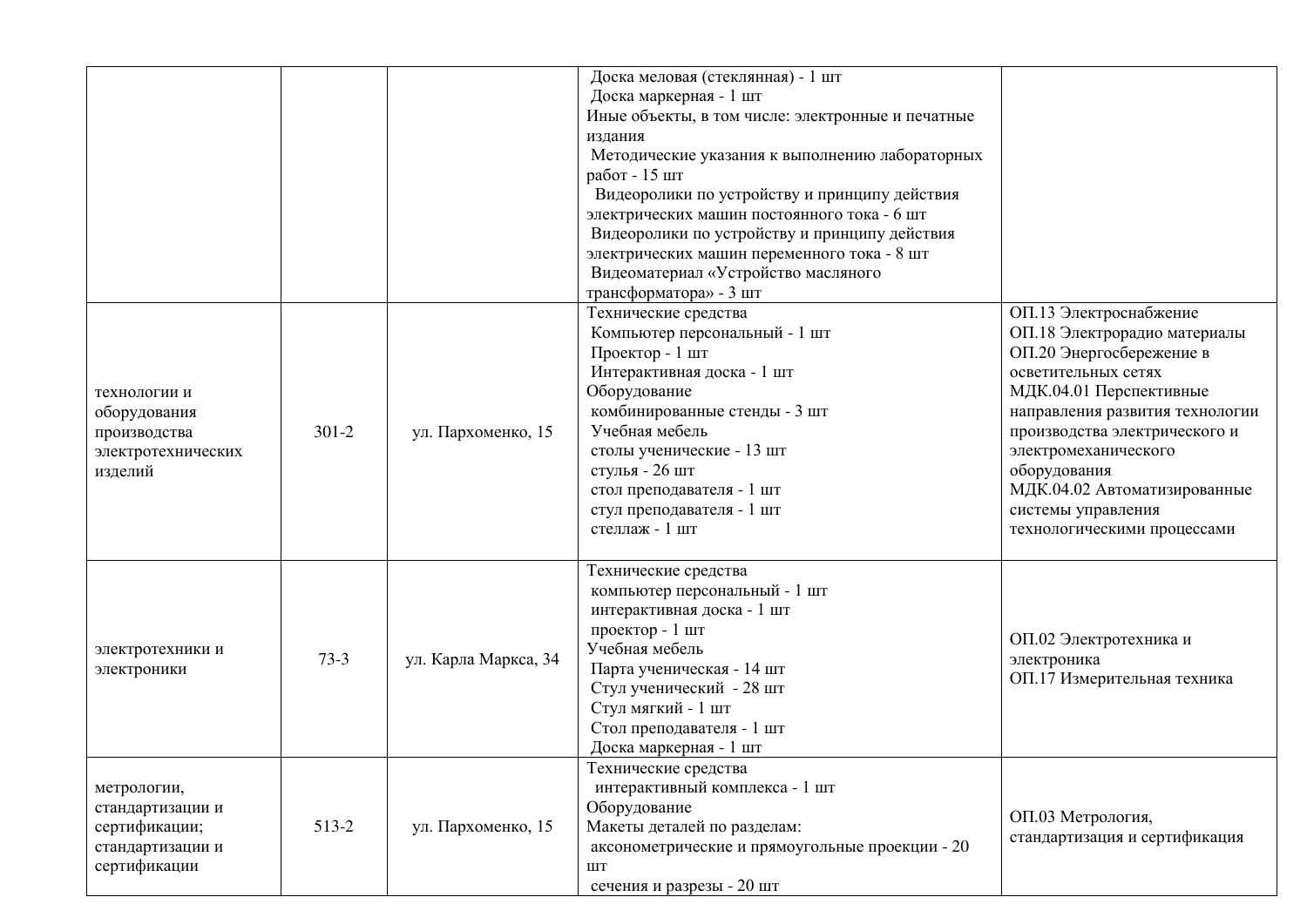|                                                              |           |                      | рабочие чертежи деталей - 15 шт<br>сборочные чертежи - 15 шт<br>чертежные инструменты для работы на доске<br>(циркуль, угольники, линейки, транспортир) - по 1 шт<br>штангенциркуль - 12 шт<br>микрометр гладкий - 4 шт<br>Учебная мебель<br>доска ученическая - 1 шт<br>учебные парты (на 2 чел.) - 14 шт<br>учебные парты (на 1 чел.) - 8 шт<br>стулья - 35 шт<br>шкаф - 1 шт |                                                                                                                                                                                                                 |
|--------------------------------------------------------------|-----------|----------------------|---------------------------------------------------------------------------------------------------------------------------------------------------------------------------------------------------------------------------------------------------------------------------------------------------------------------------------------------------------------------------------|-----------------------------------------------------------------------------------------------------------------------------------------------------------------------------------------------------------------|
| электрического привода                                       | $62 - 3$  | ул. Карла Маркса, 34 | стол преподавателя - 2 шт<br>Технические средства<br>Компьютер персональный с выходом в интернет - 1<br>$\rm{LIT}$<br>Принтер - 1 шт<br>Интерактивный комплекс - 1 шт<br>Оборудование<br>Демонстрационные плакаты по Электрическому<br>приводу<br>Учебная мебель<br>Ученическая парта - 18 шт<br>Ученический стул деревянный - 33 шт<br>Стул учителя - 1 шт<br>Вешалка - 2 шт   | МДК.02.01 Типовые<br>технологические процессы<br>обслуживания бытовых машин и<br>приборов<br>УП.02.01 Учебная практика                                                                                          |
| Лаборатории:                                                 |           |                      |                                                                                                                                                                                                                                                                                                                                                                                 |                                                                                                                                                                                                                 |
| автоматизированных<br>информационных<br>систем               | $72-3$    | ул. Карла Маркса, 34 | Оборудование<br>Лабораторные стенды комбинированные для<br>проведения 6 лабораторных работ - 5 шт<br>Учебная мебель<br>Парта ученическая - 6 шт<br>Стул ученический - 13 шт<br>Стол-пульт преподавателя - 1 шт<br>Стул мягкий - 1 шт<br>Иные объекты, в том числе: электронные и печатные<br>издания<br>Комплект инструкций для проведения 6<br>лабораторных работ - 12 шт      | ОП.11 Типовые элементы систем<br>автоматического управления<br>ОП.12 Микропроцессоры и<br>программируемые<br>микроконтроллеры<br>ОП.14 Системы управления<br>электроприводом<br>ОП.19 Автоматическое управление |
| электротехники и<br>электронной техники;<br>электрического и | $212 - 2$ | ул. Пархоменко, 15   | Оборудование<br>комбинированные стенды - 8 шт<br>фототахометры - 8 шт                                                                                                                                                                                                                                                                                                           | ОП.02 Электротехника и<br>электроника<br>МДК.01.03 Электрическое и                                                                                                                                              |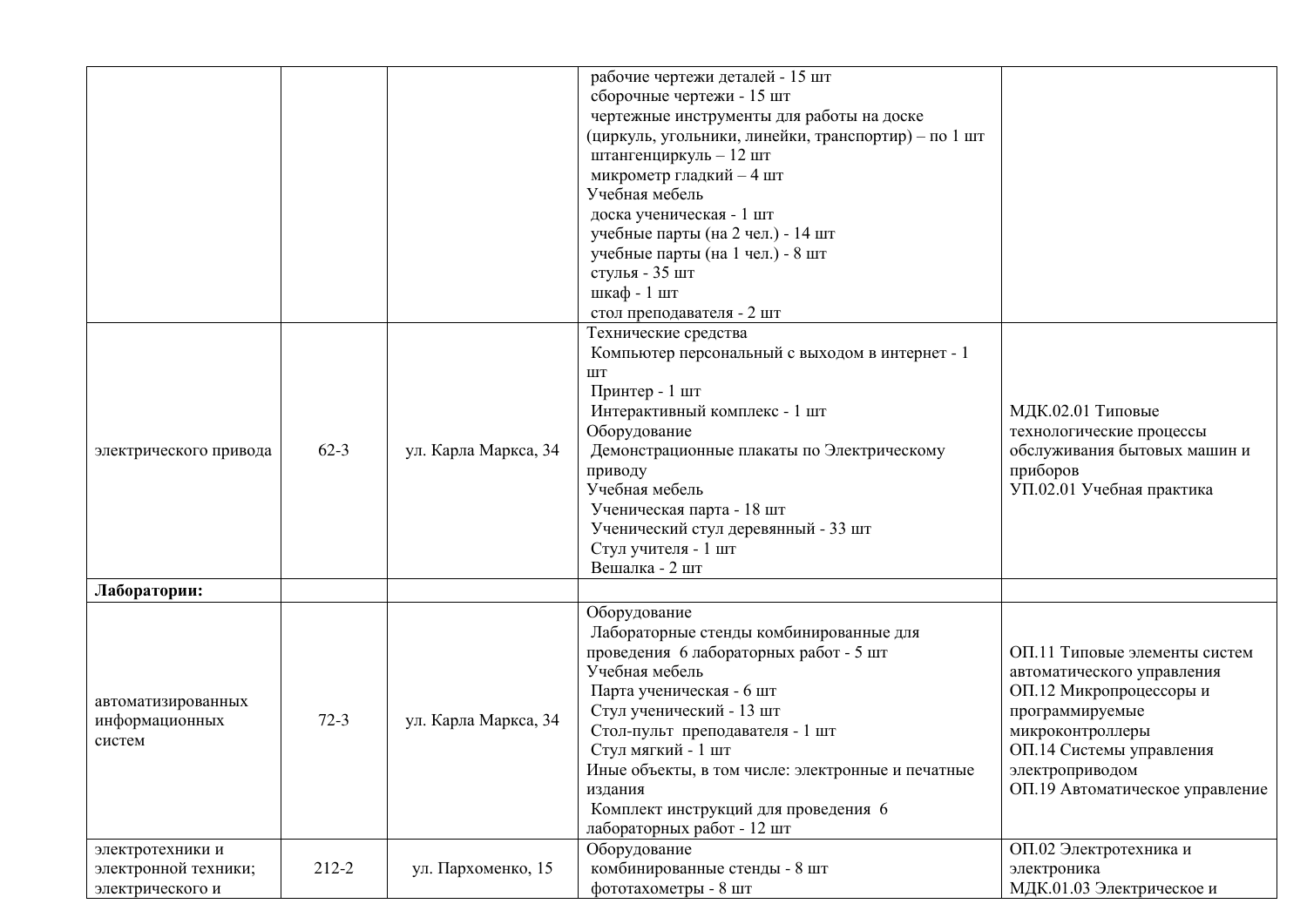| электромеханического |         |                                |                                                                                                                                                                                                                                                                                                                                                                                                                                                                                                                                                                                                                                                                                                                                                                                                                                                                                                                                                                                                                                                                                                                                                                                                                                                                                                                                                                                                                                                                                   |  |
|----------------------|---------|--------------------------------|-----------------------------------------------------------------------------------------------------------------------------------------------------------------------------------------------------------------------------------------------------------------------------------------------------------------------------------------------------------------------------------------------------------------------------------------------------------------------------------------------------------------------------------------------------------------------------------------------------------------------------------------------------------------------------------------------------------------------------------------------------------------------------------------------------------------------------------------------------------------------------------------------------------------------------------------------------------------------------------------------------------------------------------------------------------------------------------------------------------------------------------------------------------------------------------------------------------------------------------------------------------------------------------------------------------------------------------------------------------------------------------------------------------------------------------------------------------------------------------|--|
| оборудования;        |         |                                | Учебная мебель                                                                                                                                                                                                                                                                                                                                                                                                                                                                                                                                                                                                                                                                                                                                                                                                                                                                                                                                                                                                                                                                                                                                                                                                                                                                                                                                                                                                                                                                    |  |
| технического         |         |                                |                                                                                                                                                                                                                                                                                                                                                                                                                                                                                                                                                                                                                                                                                                                                                                                                                                                                                                                                                                                                                                                                                                                                                                                                                                                                                                                                                                                                                                                                                   |  |
| эксплуатации и       |         |                                |                                                                                                                                                                                                                                                                                                                                                                                                                                                                                                                                                                                                                                                                                                                                                                                                                                                                                                                                                                                                                                                                                                                                                                                                                                                                                                                                                                                                                                                                                   |  |
| обслуживания         |         |                                |                                                                                                                                                                                                                                                                                                                                                                                                                                                                                                                                                                                                                                                                                                                                                                                                                                                                                                                                                                                                                                                                                                                                                                                                                                                                                                                                                                                                                                                                                   |  |
| электрического т     |         |                                |                                                                                                                                                                                                                                                                                                                                                                                                                                                                                                                                                                                                                                                                                                                                                                                                                                                                                                                                                                                                                                                                                                                                                                                                                                                                                                                                                                                                                                                                                   |  |
| электромеханического |         |                                |                                                                                                                                                                                                                                                                                                                                                                                                                                                                                                                                                                                                                                                                                                                                                                                                                                                                                                                                                                                                                                                                                                                                                                                                                                                                                                                                                                                                                                                                                   |  |
| оборудования         |         |                                |                                                                                                                                                                                                                                                                                                                                                                                                                                                                                                                                                                                                                                                                                                                                                                                                                                                                                                                                                                                                                                                                                                                                                                                                                                                                                                                                                                                                                                                                                   |  |
|                      |         |                                |                                                                                                                                                                                                                                                                                                                                                                                                                                                                                                                                                                                                                                                                                                                                                                                                                                                                                                                                                                                                                                                                                                                                                                                                                                                                                                                                                                                                                                                                                   |  |
|                      |         |                                |                                                                                                                                                                                                                                                                                                                                                                                                                                                                                                                                                                                                                                                                                                                                                                                                                                                                                                                                                                                                                                                                                                                                                                                                                                                                                                                                                                                                                                                                                   |  |
|                      |         |                                |                                                                                                                                                                                                                                                                                                                                                                                                                                                                                                                                                                                                                                                                                                                                                                                                                                                                                                                                                                                                                                                                                                                                                                                                                                                                                                                                                                                                                                                                                   |  |
|                      |         |                                |                                                                                                                                                                                                                                                                                                                                                                                                                                                                                                                                                                                                                                                                                                                                                                                                                                                                                                                                                                                                                                                                                                                                                                                                                                                                                                                                                                                                                                                                                   |  |
|                      |         |                                |                                                                                                                                                                                                                                                                                                                                                                                                                                                                                                                                                                                                                                                                                                                                                                                                                                                                                                                                                                                                                                                                                                                                                                                                                                                                                                                                                                                                                                                                                   |  |
|                      |         |                                | осцилографы - 5 шт<br>электромеханическое<br>оборудование<br>столы ученические - 8 шт<br>МДК.01.02 Основы технической<br>стулья - 16 шт<br>эксплуатации ЭиЭМО<br>стол преподавателя - 1 шт<br>МДК.03.01 Планирование и<br>стул преподавателя - 1 шт<br>организация работы<br>стеллаж - 1 шт<br>структурного подразделения<br>Иные объекты, в том числе: электронные и печатные<br>издания Комплект инструкций к лабораторным<br>работам - 8 шт<br>Оборудование<br>Лабораторные стенды комбинированные для<br>проведения 6 лабораторных работ - 5 шт<br>Учебная мебель<br>Парта ученическая - 6 шт<br>Стул ученический - 13 шт<br>Стол-пульт преподавателя - 1 шт<br>МДК.01.01 Электрические<br>Стул мягкий - 1 шт<br>машины и аппараты<br>Оборудование<br>Лабораторные стенды комбинированные для<br>проведения 5 лабораторных работ - 5 шт<br>Учебная мебель<br>Парта ученическая - 4 шт<br>Стул ученический - 13 шт<br>Стол-пульт преподавателя - 1 шт<br>Стул преподавателя - 1 шт<br>Оборудование<br>Стенд электрифицированный - 2 шт<br>Учебная мебель<br>МДК.01.01 Электрические<br>Парта ученическая - 15 шт<br>машины и аппараты<br>Стул ученический - 30 шт<br>Стол преподавателя - 1 шт<br>Стул мягкий - 1 шт<br>Оборудование<br>Штангензубомер - 1 шт<br>Микрометр гладкий - 4 шт<br>Микрометрический глубиномер - 2 шт<br>ОП.03 Метрология,<br>Микрометрический нутромер - 2 шт<br>стандартизация и сертификация<br>Набор плиток КМД - 4 шт<br>Штангенциркули - 12 шт |  |
|                      | $60-3$  | ул. Карла Маркса, 34           |                                                                                                                                                                                                                                                                                                                                                                                                                                                                                                                                                                                                                                                                                                                                                                                                                                                                                                                                                                                                                                                                                                                                                                                                                                                                                                                                                                                                                                                                                   |  |
|                      |         |                                |                                                                                                                                                                                                                                                                                                                                                                                                                                                                                                                                                                                                                                                                                                                                                                                                                                                                                                                                                                                                                                                                                                                                                                                                                                                                                                                                                                                                                                                                                   |  |
|                      |         |                                |                                                                                                                                                                                                                                                                                                                                                                                                                                                                                                                                                                                                                                                                                                                                                                                                                                                                                                                                                                                                                                                                                                                                                                                                                                                                                                                                                                                                                                                                                   |  |
|                      |         |                                |                                                                                                                                                                                                                                                                                                                                                                                                                                                                                                                                                                                                                                                                                                                                                                                                                                                                                                                                                                                                                                                                                                                                                                                                                                                                                                                                                                                                                                                                                   |  |
| электрических машин  |         |                                |                                                                                                                                                                                                                                                                                                                                                                                                                                                                                                                                                                                                                                                                                                                                                                                                                                                                                                                                                                                                                                                                                                                                                                                                                                                                                                                                                                                                                                                                                   |  |
|                      |         | $61-3$<br>ул. Карла Маркса, 34 |                                                                                                                                                                                                                                                                                                                                                                                                                                                                                                                                                                                                                                                                                                                                                                                                                                                                                                                                                                                                                                                                                                                                                                                                                                                                                                                                                                                                                                                                                   |  |
|                      |         |                                |                                                                                                                                                                                                                                                                                                                                                                                                                                                                                                                                                                                                                                                                                                                                                                                                                                                                                                                                                                                                                                                                                                                                                                                                                                                                                                                                                                                                                                                                                   |  |
|                      |         |                                |                                                                                                                                                                                                                                                                                                                                                                                                                                                                                                                                                                                                                                                                                                                                                                                                                                                                                                                                                                                                                                                                                                                                                                                                                                                                                                                                                                                                                                                                                   |  |
|                      |         |                                |                                                                                                                                                                                                                                                                                                                                                                                                                                                                                                                                                                                                                                                                                                                                                                                                                                                                                                                                                                                                                                                                                                                                                                                                                                                                                                                                                                                                                                                                                   |  |
|                      |         |                                |                                                                                                                                                                                                                                                                                                                                                                                                                                                                                                                                                                                                                                                                                                                                                                                                                                                                                                                                                                                                                                                                                                                                                                                                                                                                                                                                                                                                                                                                                   |  |
|                      |         |                                |                                                                                                                                                                                                                                                                                                                                                                                                                                                                                                                                                                                                                                                                                                                                                                                                                                                                                                                                                                                                                                                                                                                                                                                                                                                                                                                                                                                                                                                                                   |  |
|                      |         |                                |                                                                                                                                                                                                                                                                                                                                                                                                                                                                                                                                                                                                                                                                                                                                                                                                                                                                                                                                                                                                                                                                                                                                                                                                                                                                                                                                                                                                                                                                                   |  |
|                      |         |                                |                                                                                                                                                                                                                                                                                                                                                                                                                                                                                                                                                                                                                                                                                                                                                                                                                                                                                                                                                                                                                                                                                                                                                                                                                                                                                                                                                                                                                                                                                   |  |
|                      |         |                                |                                                                                                                                                                                                                                                                                                                                                                                                                                                                                                                                                                                                                                                                                                                                                                                                                                                                                                                                                                                                                                                                                                                                                                                                                                                                                                                                                                                                                                                                                   |  |
|                      |         |                                |                                                                                                                                                                                                                                                                                                                                                                                                                                                                                                                                                                                                                                                                                                                                                                                                                                                                                                                                                                                                                                                                                                                                                                                                                                                                                                                                                                                                                                                                                   |  |
| электрических        |         |                                |                                                                                                                                                                                                                                                                                                                                                                                                                                                                                                                                                                                                                                                                                                                                                                                                                                                                                                                                                                                                                                                                                                                                                                                                                                                                                                                                                                                                                                                                                   |  |
| аппаратов            | $55a-3$ | ул. Карла Маркса, 34           |                                                                                                                                                                                                                                                                                                                                                                                                                                                                                                                                                                                                                                                                                                                                                                                                                                                                                                                                                                                                                                                                                                                                                                                                                                                                                                                                                                                                                                                                                   |  |
|                      |         |                                |                                                                                                                                                                                                                                                                                                                                                                                                                                                                                                                                                                                                                                                                                                                                                                                                                                                                                                                                                                                                                                                                                                                                                                                                                                                                                                                                                                                                                                                                                   |  |
|                      |         |                                |                                                                                                                                                                                                                                                                                                                                                                                                                                                                                                                                                                                                                                                                                                                                                                                                                                                                                                                                                                                                                                                                                                                                                                                                                                                                                                                                                                                                                                                                                   |  |
|                      |         |                                |                                                                                                                                                                                                                                                                                                                                                                                                                                                                                                                                                                                                                                                                                                                                                                                                                                                                                                                                                                                                                                                                                                                                                                                                                                                                                                                                                                                                                                                                                   |  |
|                      |         |                                |                                                                                                                                                                                                                                                                                                                                                                                                                                                                                                                                                                                                                                                                                                                                                                                                                                                                                                                                                                                                                                                                                                                                                                                                                                                                                                                                                                                                                                                                                   |  |
|                      |         |                                |                                                                                                                                                                                                                                                                                                                                                                                                                                                                                                                                                                                                                                                                                                                                                                                                                                                                                                                                                                                                                                                                                                                                                                                                                                                                                                                                                                                                                                                                                   |  |
|                      |         |                                |                                                                                                                                                                                                                                                                                                                                                                                                                                                                                                                                                                                                                                                                                                                                                                                                                                                                                                                                                                                                                                                                                                                                                                                                                                                                                                                                                                                                                                                                                   |  |
| метрологии,          |         |                                |                                                                                                                                                                                                                                                                                                                                                                                                                                                                                                                                                                                                                                                                                                                                                                                                                                                                                                                                                                                                                                                                                                                                                                                                                                                                                                                                                                                                                                                                                   |  |
| стандартизации и     | 506-2   | ул. Пархоменко, 15             |                                                                                                                                                                                                                                                                                                                                                                                                                                                                                                                                                                                                                                                                                                                                                                                                                                                                                                                                                                                                                                                                                                                                                                                                                                                                                                                                                                                                                                                                                   |  |
| сертификации         |         |                                |                                                                                                                                                                                                                                                                                                                                                                                                                                                                                                                                                                                                                                                                                                                                                                                                                                                                                                                                                                                                                                                                                                                                                                                                                                                                                                                                                                                                                                                                                   |  |
|                      |         |                                |                                                                                                                                                                                                                                                                                                                                                                                                                                                                                                                                                                                                                                                                                                                                                                                                                                                                                                                                                                                                                                                                                                                                                                                                                                                                                                                                                                                                                                                                                   |  |
|                      |         |                                | Штангенглубиномер - 5 шт                                                                                                                                                                                                                                                                                                                                                                                                                                                                                                                                                                                                                                                                                                                                                                                                                                                                                                                                                                                                                                                                                                                                                                                                                                                                                                                                                                                                                                                          |  |
|                      |         |                                | Штангенрейсмас - 3 шт                                                                                                                                                                                                                                                                                                                                                                                                                                                                                                                                                                                                                                                                                                                                                                                                                                                                                                                                                                                                                                                                                                                                                                                                                                                                                                                                                                                                                                                             |  |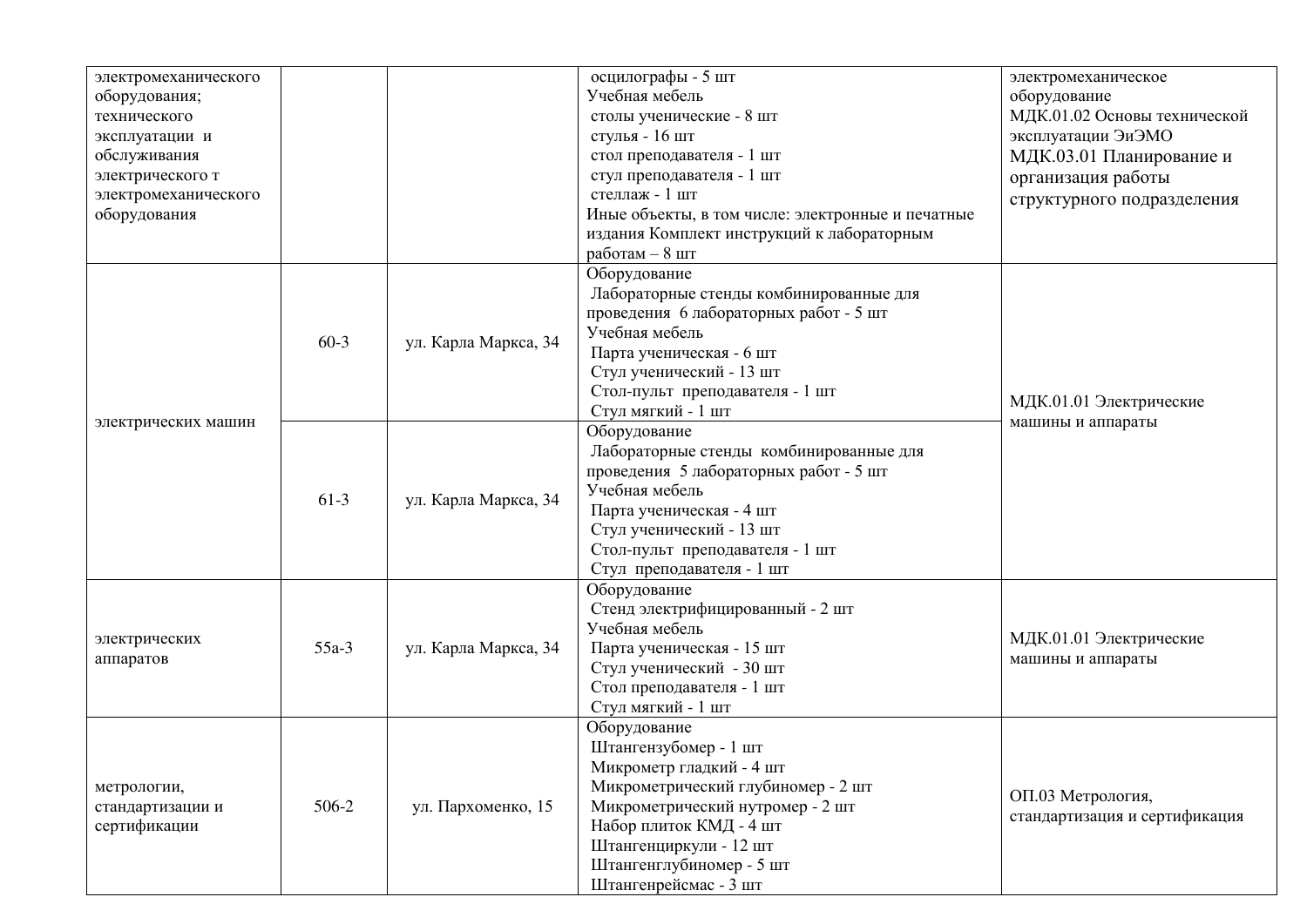|                       |        |                      | Нутромер индикаторный - 2 шт                      |                                 |
|-----------------------|--------|----------------------|---------------------------------------------------|---------------------------------|
|                       |        |                      | Установка для крепления вала - 1 шт               |                                 |
|                       |        |                      | Индикатор часового типа - 2 шт                    |                                 |
|                       |        |                      | Рычажная скоба - 1 шт                             |                                 |
|                       |        |                      | Рычажный микрометр - 1 шт                         |                                 |
|                       |        |                      | Микрокатор - 1 шт                                 |                                 |
|                       |        |                      | Набоы проволочек - 4 шт                           |                                 |
|                       |        |                      | Штатив магнитный ШМ-2-Н - 1 шт                    |                                 |
|                       |        |                      | Стойка 15СТМ - 1 шт                               |                                 |
|                       |        |                      | Резьбовые калибры (пробка, кольцо) - 7 шт         |                                 |
|                       |        |                      | Нормалемер - 1 шт                                 |                                 |
|                       |        |                      | Гладкий калибр-пробка - 1 шт                      |                                 |
|                       |        |                      | Гладкий калибр-скоба - 2 шт                       |                                 |
|                       |        |                      | Регулируемый калибр-скоба - 1 шт                  |                                 |
|                       |        |                      | Стойка-штатив - 3 шт                              |                                 |
|                       |        |                      | Оптиметр горизонтальный - 1 шт                    |                                 |
|                       |        |                      | Оптиметр вертикальный - 1 шт                      |                                 |
|                       |        |                      | Учебная мебель                                    |                                 |
|                       |        |                      | Учебные парты - 11 шт                             |                                 |
|                       |        |                      | Стулья - 23 шт                                    |                                 |
|                       |        |                      | Стол преподавателя - 1 шт                         |                                 |
|                       |        |                      | Доска ученическая - 1 шт                          |                                 |
|                       |        |                      | Иные объекты, в том числе: электронные и печатные |                                 |
|                       |        |                      | издания                                           |                                 |
|                       |        |                      | Учебно-методический комплекс по учебной           |                                 |
|                       |        |                      | дисциплине УД Метрология, стандартизация и        |                                 |
|                       |        |                      | сертификация                                      |                                 |
|                       |        |                      | Методические указания к выполнению лабораторных   |                                 |
|                       |        |                      | работ по дисциплине «Метрологическое обеспечение» |                                 |
|                       |        |                      | $-11$ $\text{III}$                                |                                 |
|                       |        |                      | Комплект плакатов по дисциплине                   |                                 |
|                       |        |                      | «Метрологическое обеспечение» - 14 шт             |                                 |
|                       |        |                      | Технические средства                              |                                 |
| технической           |        |                      | Компьютер персональный - 3 шт                     |                                 |
| эксплуатации и        |        |                      | Оборудование                                      | МДК.01.02 Основы технической    |
| обслуживания          |        |                      | Лабораторные стенды комбинированные для           | эксплуатации ЭиЭМО              |
| электрического и      | $52-3$ | ул. Карла Маркса, 34 | проведения 6 лабораторных работ - 6 шт            | МДК.03.01 Планирование и        |
| электромеханического  |        |                      | Учебная мебель                                    | организация работы структурного |
| оборудования          |        |                      | Парта ученическая - 6 шт                          | подразделения                   |
|                       |        |                      | Стул мягкий - 9 шт                                |                                 |
|                       |        |                      |                                                   |                                 |
| Мастерские:           |        |                      |                                                   |                                 |
| слесарно-механические | 120-2  | ул. Пархоменко, 15   | Оборудование                                      | МДК.05.01 Выполнение работ по   |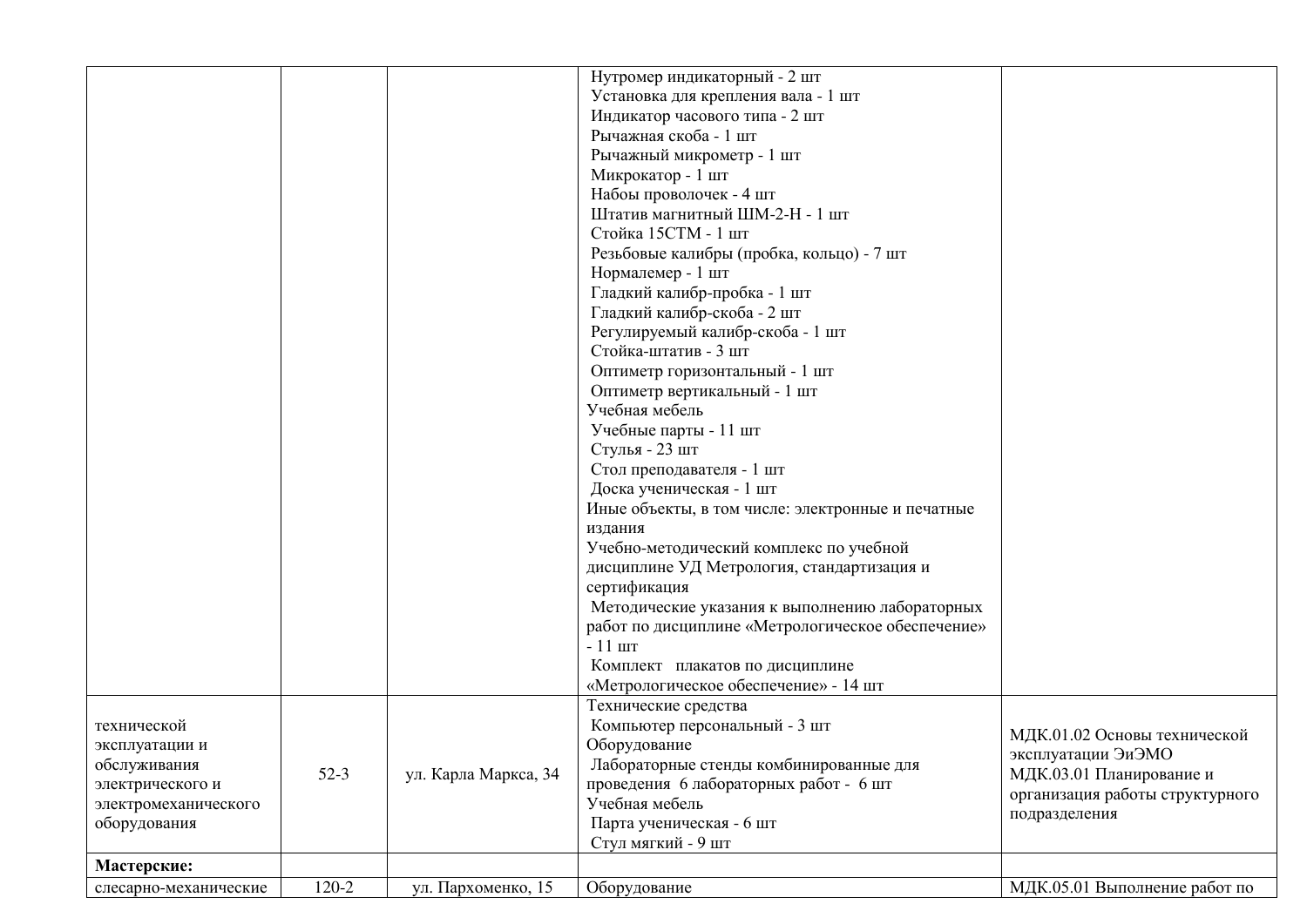|                  |        |                      | Верстак слесарный - 15 шт                          | профессии Электромонтер       |
|------------------|--------|----------------------|----------------------------------------------------|-------------------------------|
|                  |        |                      | Тиски слесарные - 7 шт                             |                               |
|                  |        |                      | Набор инструмента - 6 шт                           |                               |
|                  |        |                      | Ножницы стуловые - 1 шт                            |                               |
|                  |        |                      | Станок сверлильный настольный - 2 шт               |                               |
|                  |        |                      | Плита поверочная - 1 шт                            |                               |
|                  |        |                      | Станок заточной - 1 шт                             |                               |
|                  |        |                      | Станок токарный ТВ-7 - 1 шт                        |                               |
|                  |        |                      | Набор резьбонарезный - 7 шт                        |                               |
|                  |        |                      | Молоток слесарный - 14 шт                          |                               |
|                  |        |                      | Штангенциркуль ШЦ-1-125 - 7 шт                     |                               |
|                  |        |                      | Штангенциркуль ШЦ-1-250 - 7 шт                     |                               |
|                  |        |                      | Микрометр - 5 шт                                   |                               |
|                  |        |                      | Микрометр КАЛИБРОН - 5 шт                          |                               |
|                  |        |                      | Микрометр-глубиномер - 1 шт                        |                               |
|                  |        |                      | Учебная мебель                                     |                               |
|                  |        |                      | Кресло с подлокотником - 1 шт                      |                               |
|                  |        |                      | Табурет Т-1/1 - 14 шт                              |                               |
|                  |        |                      | Иные объекты, в том числе: электронные и печатные  |                               |
|                  |        |                      | издания                                            |                               |
|                  |        |                      | Плакаты «Слесарные операции» - 11 шт               |                               |
|                  |        |                      | Очки защитные - 14 шт                              |                               |
|                  |        |                      | Оборудование                                       |                               |
|                  |        |                      | Паяльные станции - 16 шт                           |                               |
|                  |        |                      | Специализированные столы - 16 шт                   |                               |
|                  |        |                      | Комплект инструментов (отвертки, пассатижи и т.д.) | МДК.05.01 Выполнение работ по |
| электромонтажные | $70-3$ | ул. Карла Маркса, 34 | Учебная мебель                                     | профессии Электромонтер       |
|                  |        |                      | Стул мягкий - 1 шт                                 | УП.05.01 Учебная практика     |
|                  |        |                      | Стул ученический - 16 шт                           | (электромонтажная)            |
|                  |        |                      | Стол преподавателя - 1 шт                          |                               |
|                  |        |                      | Доска меловая - 1 шт                               |                               |
| Спортивный       |        |                      |                                                    |                               |
| комплекс:        |        |                      |                                                    |                               |
|                  |        |                      | Спортивный инвентарь                               |                               |
|                  |        |                      | Мяч баскетбольный - 15 шт                          |                               |
|                  |        |                      | Сетка б/б - 2 шт                                   |                               |
|                  |        |                      | Ботинки лыжные - 90 пар                            |                               |
| спортивный зал   |        | пр. Ленина, 38       | Бревно гимнастическое - 2 шт                       | ОГСЭ.05 Физическая культура   |
|                  |        |                      | Брусья гимнастические - 1 шт                       |                               |
|                  |        |                      | Лыжи д/пластика - 66 пар                           |                               |
|                  |        |                      | Маты гимнастические - 8 шт                         |                               |
|                  |        |                      | Медицинбол - 5 шт                                  |                               |
|                  |        |                      |                                                    |                               |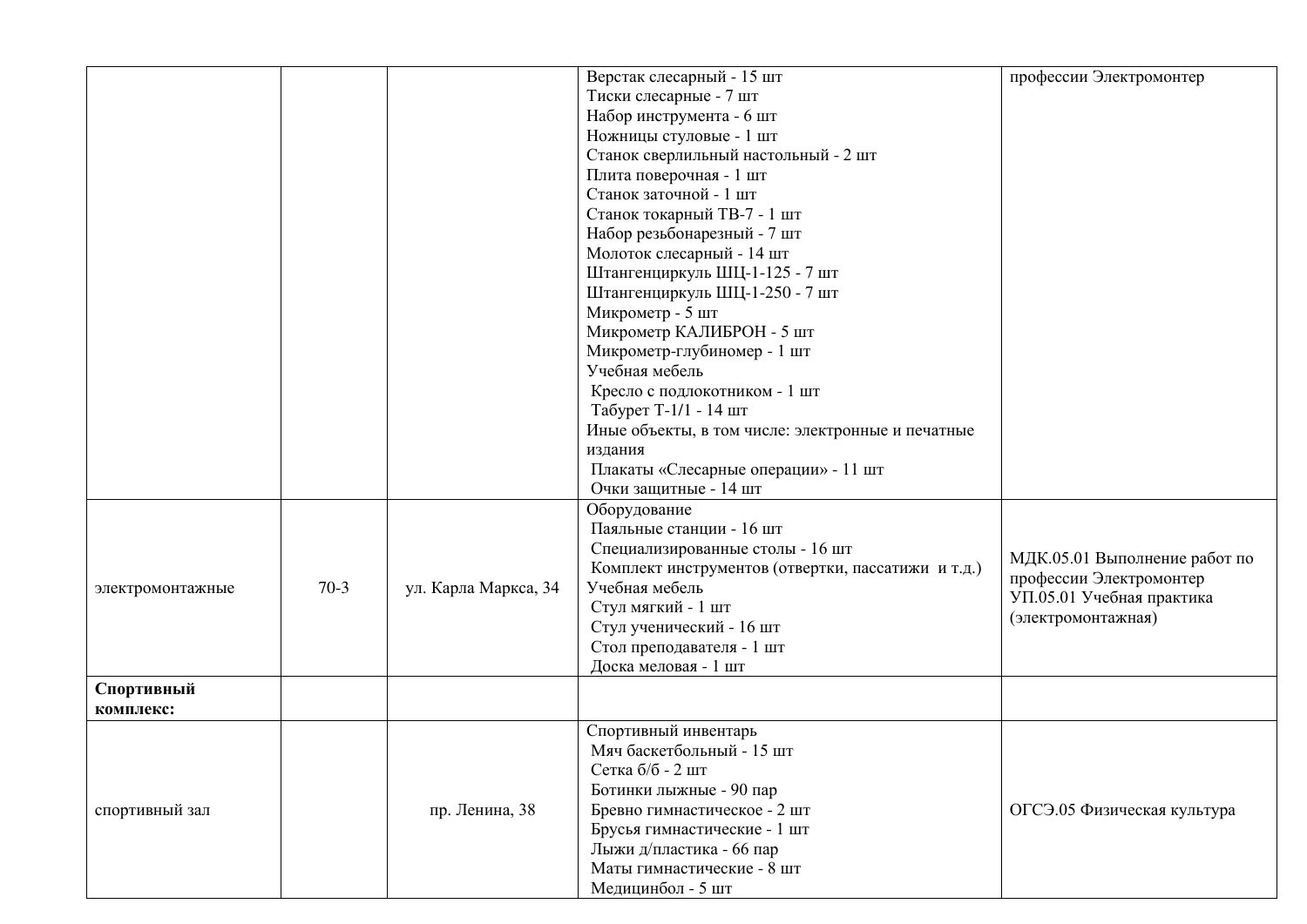|  | Мяч волейбольный - 20 шт        |  |
|--|---------------------------------|--|
|  | Мяч футбольный - 8 шт           |  |
|  | Палки лыжные - 41 пар           |  |
|  | Сетка волейбольная - 1 шт       |  |
|  | Скамейка гимнастическая - 9 шт  |  |
|  | Гриф специальный - 4 шт         |  |
|  | Велотренажер PELICAN - 1 шт     |  |
|  | Кольцо б/б - 4 шт               |  |
|  | Щит б/б фанера - 2 шт           |  |
|  | Гриф W-образный - 2 шт          |  |
|  | Диск 15 кг - 10 шт              |  |
|  | Диск 5 кг - 3 шт                |  |
|  | Диск 2,5 кг - 4 шт              |  |
|  | Диск 2 кг - 6 шт                |  |
|  |                                 |  |
|  | Гиря 16 кг - 2 шт               |  |
|  | Стенка шведская - 5 шт          |  |
|  | Гиря 20 кг - 2 шт               |  |
|  | Гантели разновесовые - 30 шт    |  |
|  | Диск для метания - 8 шт         |  |
|  | Мяч для метания - 8 шт          |  |
|  | Ядро легкоатлетическое - 8 шт   |  |
|  | Флажок стартовый - 5 шт         |  |
|  | Колодки стартовые - 1 шт        |  |
|  | Упоры для отжиманий - 8 шт      |  |
|  | Колесо для пресса - 7 шт        |  |
|  | Манжеты отягощенные - 21 шт     |  |
|  | Табло игровое - 2 шт            |  |
|  | Батут - 1 шт                    |  |
|  | Скакалка - 25 шт                |  |
|  | Свисток - 8 шт                  |  |
|  | Секундомер - 2 шт               |  |
|  | Мяч-попрыгун - 2 шт             |  |
|  | Конус большой - 17 шт           |  |
|  | Конус маленький - 14 шт         |  |
|  | Весы напольные - 2 шт           |  |
|  | Барьер легкоатлетический - 9 шт |  |
|  | Палочка эстафетная - 6 шт       |  |
|  | Стол для армрестлинга - 1 шт    |  |
|  | Учебная мебель                  |  |
|  | Ящик инвентарный - 3 шт         |  |
|  | Стул - 4 шт                     |  |
|  | Шкаф двустворчатый - 3 шт       |  |